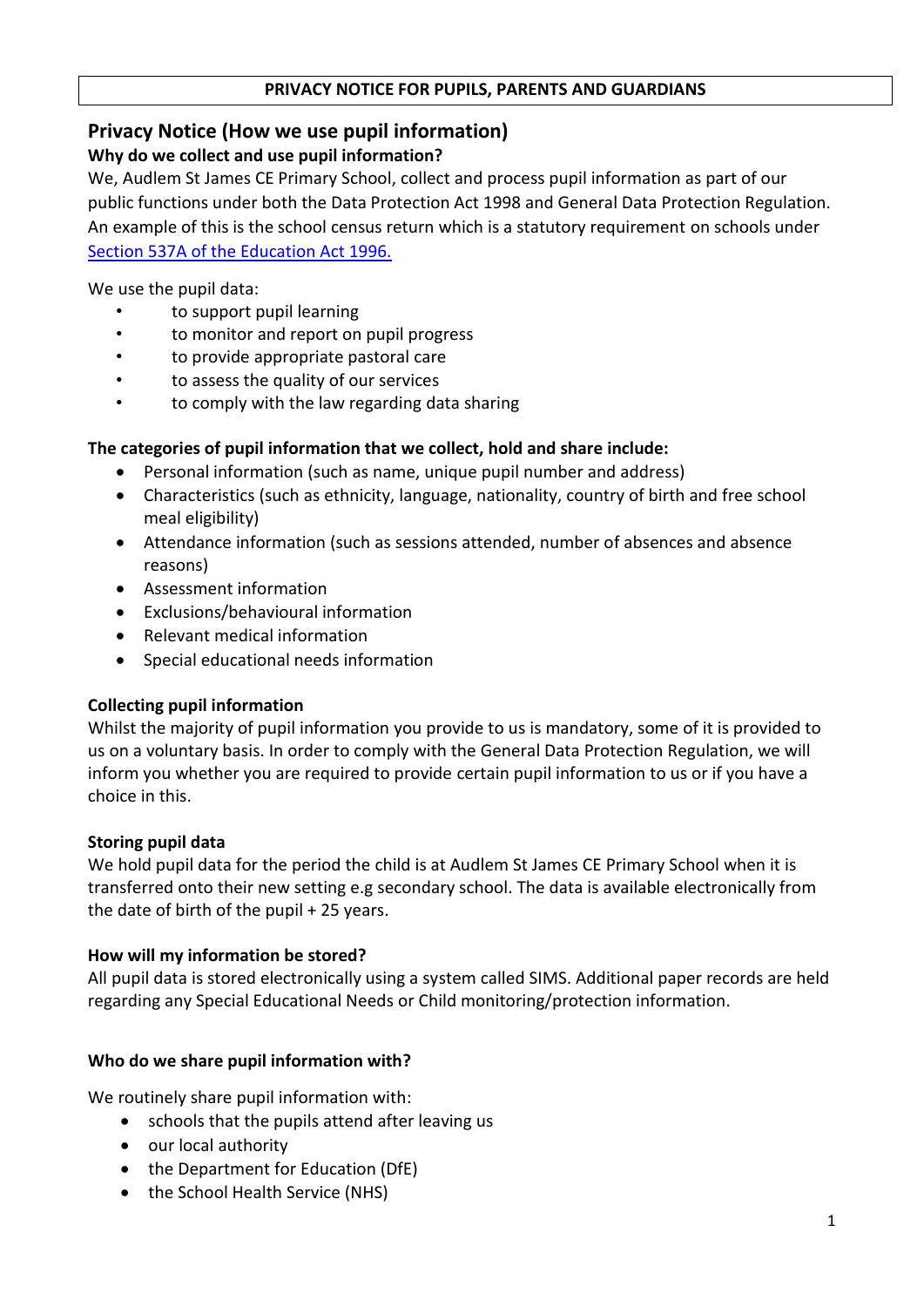We may share pupil information with:

 suppliers and service providers – to enable them to provide the service we have contracted them for

## **Why we share pupil information**

We do not share information about our pupils with anyone without consent unless the law allows us to do so.

We share pupils' data with the Department for Education (DfE) on a statutory basis. This data sharing underpins school funding and educational attainment policy and monitoring.

We are required to share information about our pupils with our local authority (LA) and the Department for Education (DfE) under section 3 of The Education (Information About Individual Pupils) (England) Regulations 2013.

### **Data collection requirements:**

To find out more about the data collection requirements placed on us by the Department for Education (for example; via the school census) go to [https://www.gov.uk/education/data](https://www.gov.uk/education/data-collection-and-censuses-for-schools)[collection-and-censuses-for-schools.](https://www.gov.uk/education/data-collection-and-censuses-for-schools)

## **The National Pupil Database (NPD)**

The NPD is owned and managed by the Department for Education and contains information about pupils in schools in England. It provides invaluable evidence on educational performance to inform independent research, as well as studies commissioned by the Department. It is held in electronic format for statistical purposes. This information is securely collected from a range of sources including schools, local authorities and awarding bodies.

We are required by law, to provide information about our pupils to the DfE as part of statutory data collections such as the school census and early years' census. Some of this information is then stored in the NPD. The law that allows this is the Education (Information About Individual Pupils) (England) Regulations 2013.

To find out more about the pupil information we share with the department, for the purpose of data collections, go to [https://www.gov.uk/education/data-collection-and-censuses-for-schools.](https://www.gov.uk/education/data-collection-and-censuses-for-schools)

To find out more about the NPD, go t[o https://www.gov.uk/government/publications/national](https://www.gov.uk/government/publications/national-pupil-database-user-guide-and-supporting-information)[pupil-database-user-guide-and-supporting-information.](https://www.gov.uk/government/publications/national-pupil-database-user-guide-and-supporting-information)

The department may share information about our pupils from the NPD with third parties who promote the education or well-being of children in England by:

- conducting research or analysis
- producing statistics
- providing information, advice or guidance

The Department has robust processes in place to ensure the confidentiality of our data is maintained and there are stringent controls in place regarding access and use of the data. Decisions on whether DfE releases data to third parties are subject to a strict approval process and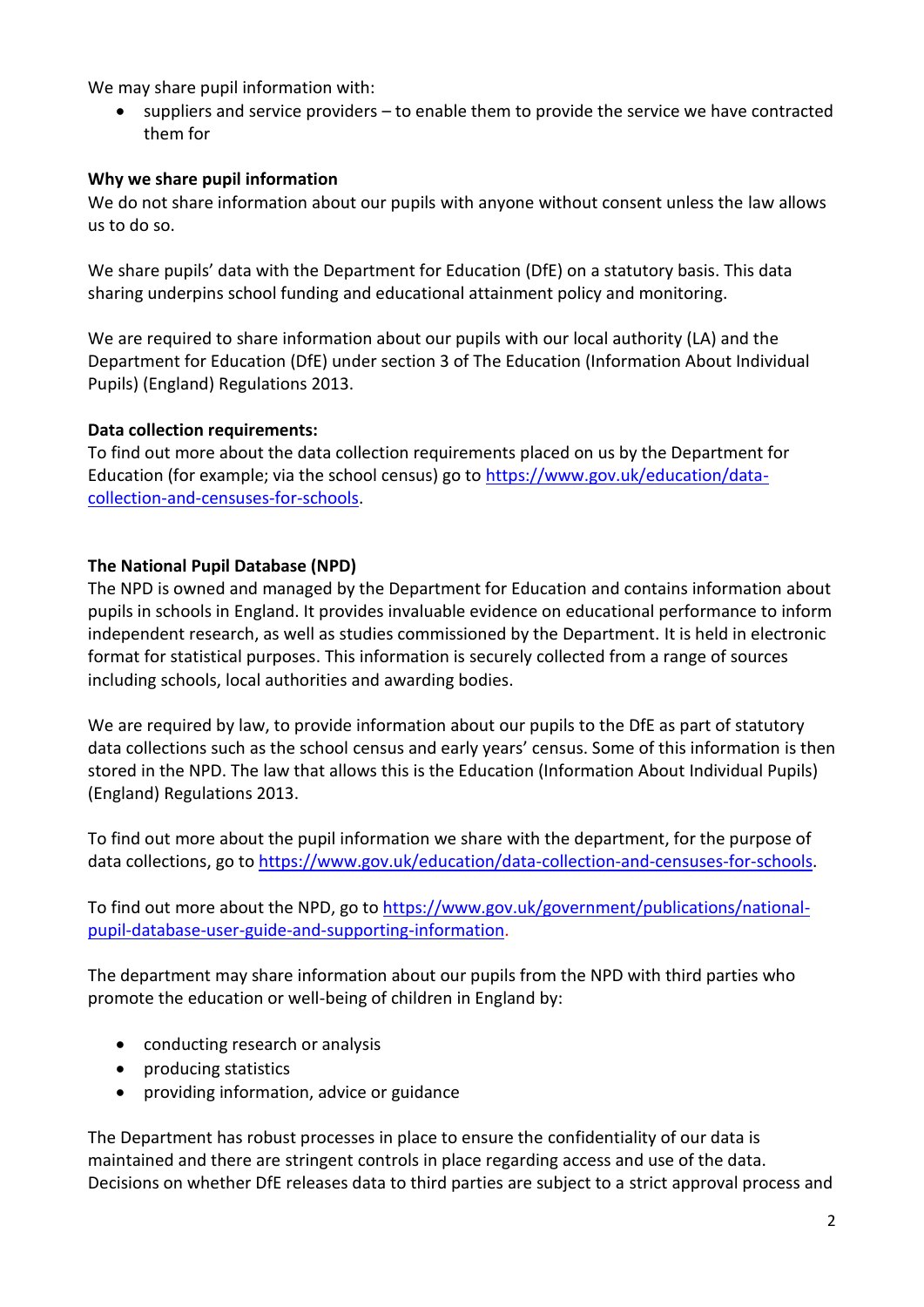based on a detailed assessment of:

- who is requesting the data
- the purpose for which it is required
- the level and sensitivity of data requested:
- the arrangements in place to store and handle the data

To be granted access to pupil information, organisations must comply with strict terms and conditions covering the confidentiality and handling of the data, security arrangements and retention and use of the data in compliance with the GDPR.

For more information about the department's data sharing process, please visit: <https://www.gov.uk/data-protection-how-we-collect-and-share-research-data>

For information about which organisations the department has provided pupil information, (and for which project), please visit the following website: <https://www.gov.uk/government/publications/national-pupil-database-requests-received>

To contact DfE:<https://www.gov.uk/contact-dfe>

**Will this information be used to take automated decisions about me?** No. The School, the LA and DfE do not use it for these purposes.

**Will my data be transferred abroad and why?** The School does not do this. The LA does not do this. The DfE would only do it if it might meet the strict conditions laid down (see above).

### **Requesting access to your personal data**

You have the right under the Data Protection Act 1998 (General Data Protection Regulation) to request a copy of your information and to know what it is used for and how it has been shared. This is called the right of subject access.

To make a request for your personal information, or be given access to your child's educational record, contact Data Protection Officer via email **DPO@stjamesaudlem.cheshire.sch.uk.** 

You also have the right to:

- object to processing of personal data that is likely to cause, or is causing, damage or distress
- prevent processing for the purpose of direct marketing
- object to decisions being taken by automated means
- in certain circumstances, have inaccurate personal data rectified, blocked, erased or destroyed; and
- claim compensation for damages caused by a breach of the Data Protection regulations

If you have a concern about the way we are collecting or using your personal data, you should raise your concern with us in the first instance or directly to the Information Commissioner's Office at <https://ico.org.uk/concerns/>